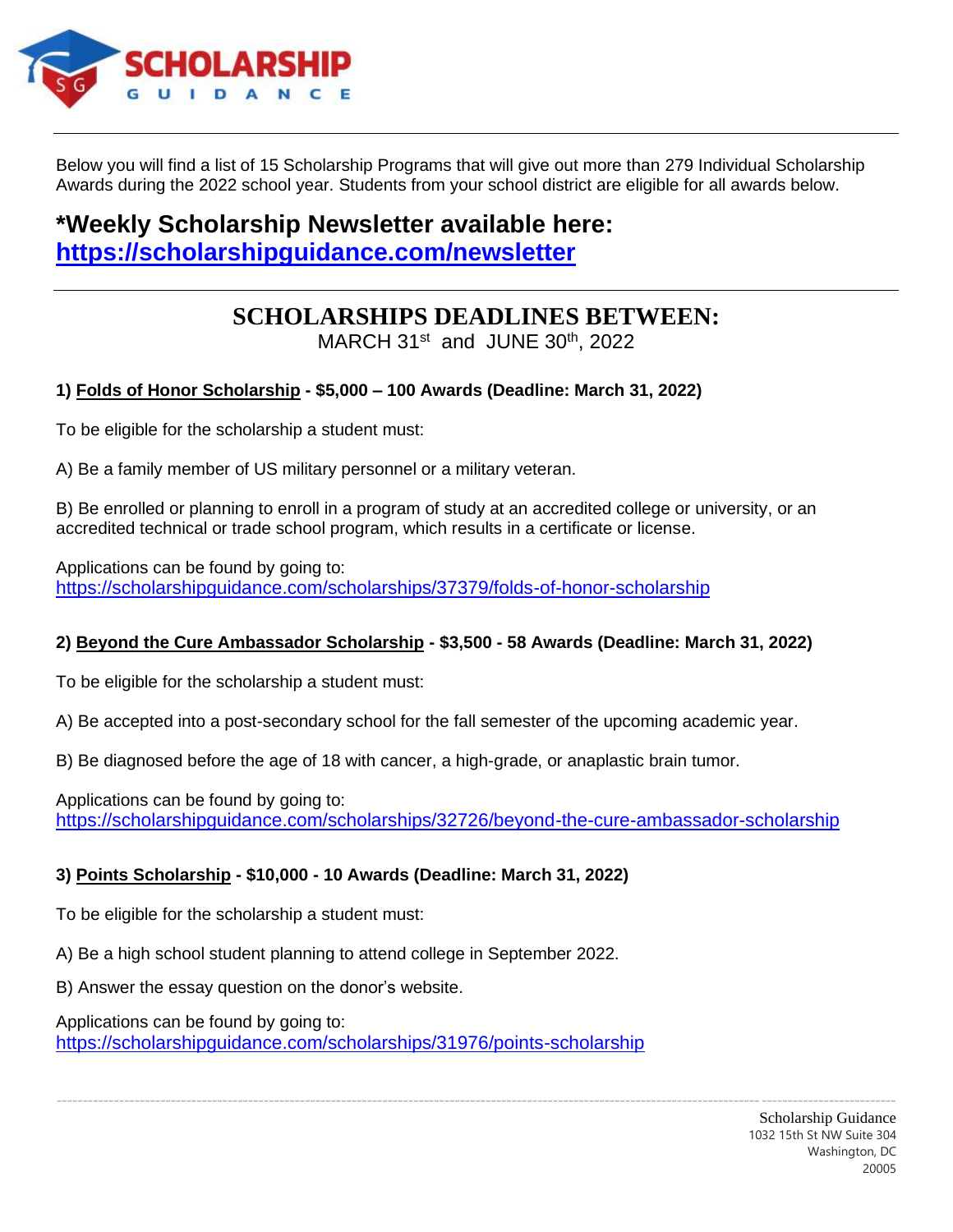

#### **4) USPAACC Scholarships - \$5,000 - 14 Awards (Deadline: March 31, 2022)**

To be eligible for the scholarship a student must:

A) Be a high school senior of Asian Pacific Island heritage.

B) Be a citizen or permanent resident of the United States with a 3.3 GPA or higher.

Applications can be found by going to: <https://scholarshipguidance.com/scholarships/27845/uspaacc-scholarships>

#### **5) Nitro Scholarship - \$2,000 - 12 Awards (Deadline: March 31, 2022)**

To be eligible for the scholarship a student must:

A) Be a student who is currently enrolled as a high school senior, or a student enrolled at an accredited college or university located within the United States and carry a GPA of at least 2.5.

Applications can be found by going to: <https://scholarshipguidance.com/scholarships/35356/nitro-scholarship>

#### **6) AFA Teens Awareness College Scholarship - \$5,000 - 71 Awards (Deadline: April 1, 2022)**

To be eligible for the scholarship a student must:

A) Be a current high school senior who will be attending college in the fall of 2022.

B) Write an essay (1,500 word maximum) describing the impact of Alzheimer's disease or another dementiarelated illness on themselves, their families, or their communities.

------------------------------------------------------------------------------------------------------------------------------------------------------------------

Applications can be found by going to: <https://scholarshipguidance.com/scholarships/26561/afa-teens-awareness-college-scholarship>

# **7) Women in STEM Scholarship - \$2,500 – 1 Award (Deadline: April 1, 2022)**

To be eligible for the scholarship a student must:

A) Be a woman who is currently taking or planning to enter one of the STEM fields.

B) Be enrolled or planning to enroll in a program of study at an accredited college or university.

Applications can be found by going to:

<https://scholarshipguidance.com/scholarships/29862/women-in-stem-scholarship>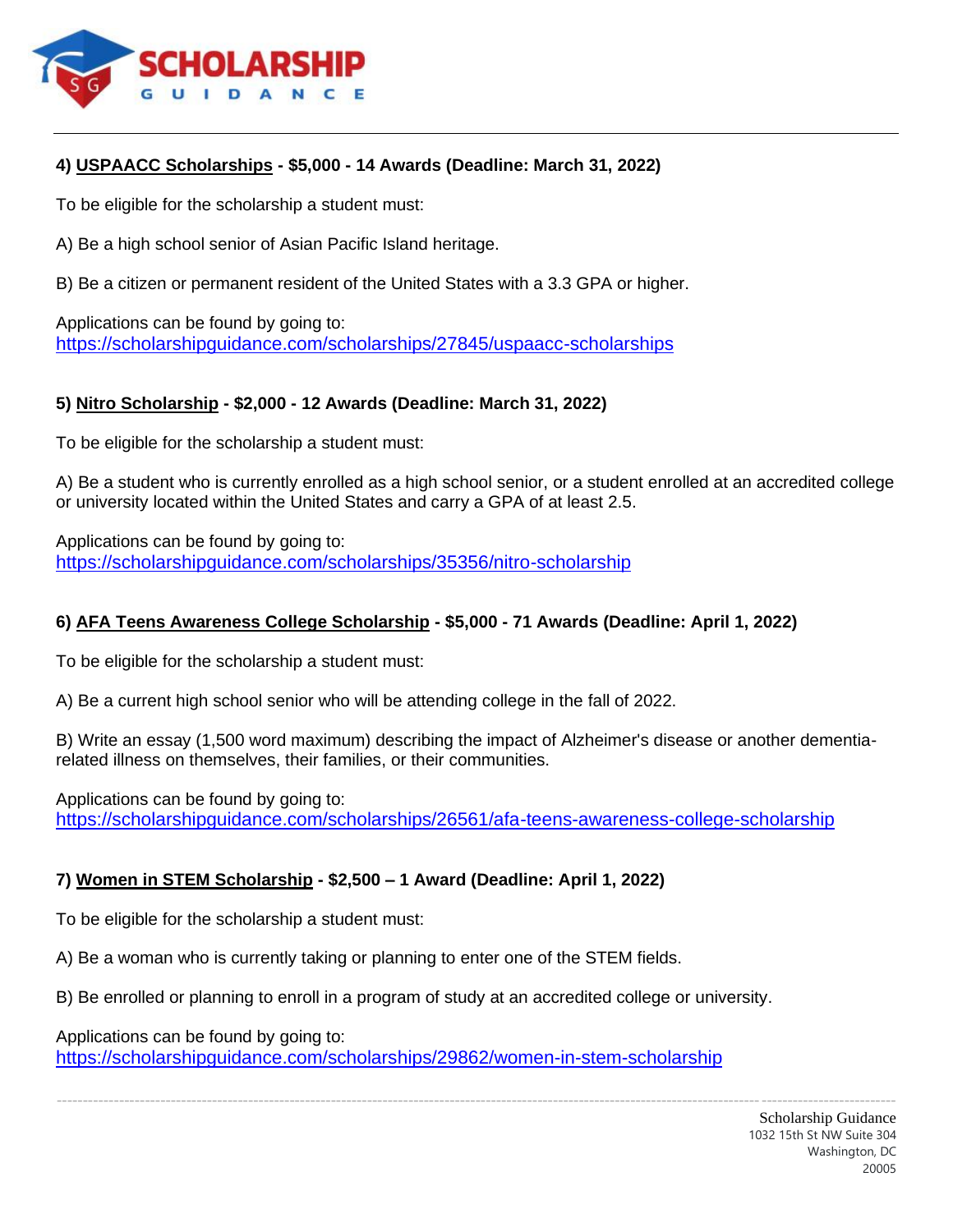

# **8) HE Parts Express Scholarship - \$500 – 1 Award (Deadline: April 1, 2022)**

To be eligible for the scholarship a student must:

A) Be in high school, college, or university.

B) Be at least 16 years of age on the day of the deadline.

Applications can be found by going to: <https://scholarshipguidance.com/scholarships/33910/heavy-equipment-parts-express-scholarship>

# **9) Intertech Foundation STEM Scholarship - \$2,500 - 1 Award (Deadline: April 15, 2022)**

To be eligible for the scholarship a student must:

A) Have a cumulative high school GPA of 3.3 or higher with an intent to study computer science.

B) Be graduating high school in the spring of 2022 and enrolling at or accepted to an accredited college or university within the US by the end of August 2022.

Applications can be found by going to: <https://scholarshipguidance.com/scholarships/28484/intertech-foundation-stem-scholarship>

# **10) Global Lift Equipment Scholarship - \$500 - 1 Award (Deadline: April 15, 2022)**

To be eligible for the scholarship a student must:

A) Be currently attending or planning on attending a post-secondary institution in the US by fall 2022.

B) Have a GPA of 2.5 or greater.

Applications can be found by going to: <https://scholarshipguidance.com/scholarships/28169/global-lift-equipment-scholarship>

# **11) Frances Loretta Memorial Scholarship - \$1,000 – 1 Award (Deadline: April 16, 2022)**

To be eligible for the scholarship a student must:

A) Be a high school senior who is planning to pursue a career as an art, music, or humanities teacher.

B) Be a current high school senior who will be attending college in the fall of 2022.

Applications can be found by going to:

<https://scholarshipguidance.com/scholarships/37965/frances-loretta-memorial-scholarship>

------------------------------------------------------------------------------------------------------------------------------------------------------------------